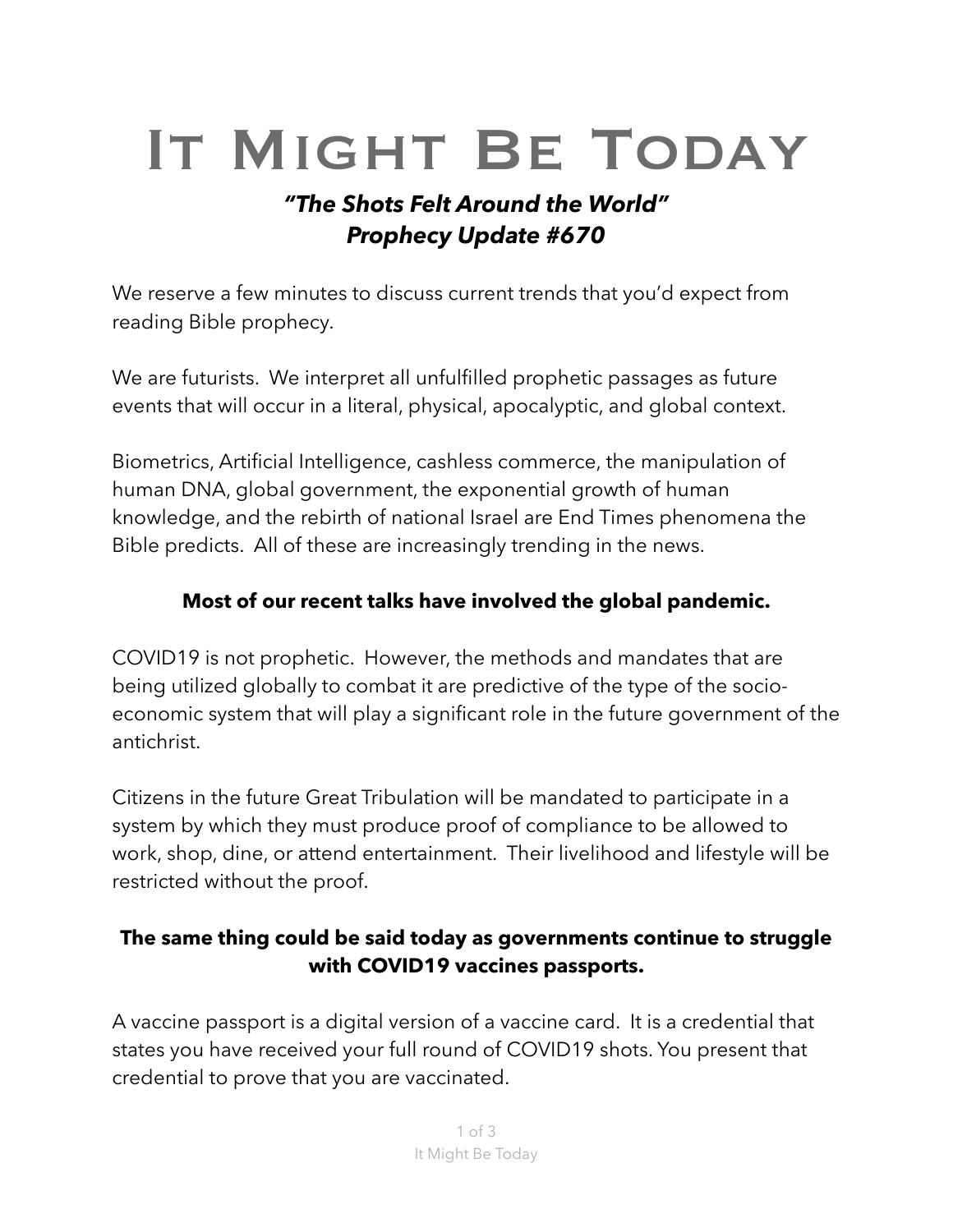France passed legislation adopting vaccine passports and their use. The article I read was titled, *French Face 6 Months In Jail For Entering A Bar Or Restaurant Without A COVID Pass.* 

## Excerpts:

President Emmanuel Macron announced that those unable to prove they're vaccinated or a negative COVID test (at their own cost) will be banned from using public transport, entering a cinema, shopping mall, bar, cafe, restaurant, and other venues starting August 1st.

People unable to present a valid health pass risk up to six months in prison and a fine of up to \$10,000, according to the draft text of the law, while owners of "establishments welcoming the public" who fail to check patrons' passes could go to jail for a year and be hit with a \$45,000 fine.

The government had to withdraw a similar law back in December following numerous riots, **but merely re-introduced the same legislation with even tougher punishments for dissenters.**

#### *[https://www.zerohedge.com/covid-19/french-face-6-months-jail-entering-bar-or-restaurant](https://www.zerohedge.com/covid-19/french-face-6-months-jail-entering-bar-or-restaurant-without-covid-pass)[without-covid-pass](https://www.zerohedge.com/covid-19/french-face-6-months-jail-entering-bar-or-restaurant-without-covid-pass)*

Commenting on France not providing free testing, one journalist noted, "Citizens abstaining from the injection will have to pay for a test **each and every time** they wish to go to a shopping center, restaurant, or cafe."

Another article was titled, *Canada's Quebec province to introduce vaccine passport.*

## Excerpts:

"The principle behind the vaccine passport is that people who have made the effort to get their two doses should be able to live a semi-normal life," provincial prime minister Francois Legault told a press conference.